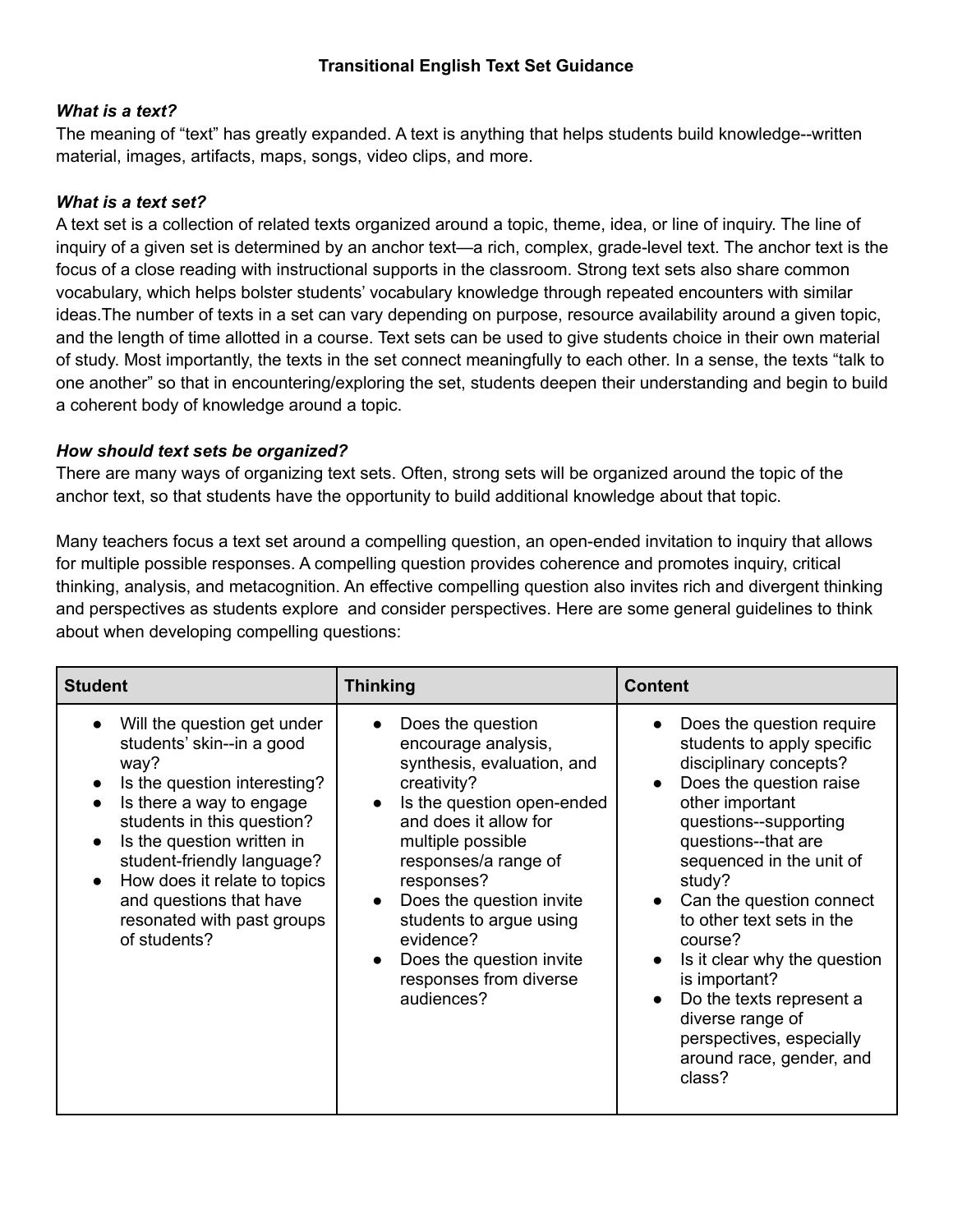# *How to develop a text set?*

STEP ONE: Identify anchor texts, competencies, and key performance indicators.

- Consider what students need to be ready for life after grade 12 to determine appropriate themes, ideas, or lines of inquiry.
- Determine the unit focus for several units in each grade and develop a progression of content across grade levels.
- Select an anchor text for each unit focus and that meets many of the following criteria:
	- Students will be interested in the text or it allows for them to build reading stamina and perseverance.
	- Text serves as a mirror into students' personal lives, identities, and cultures or a window into someone else's experience. Students cannot learn about themselves unless they understand others.
	- The content of the text is age-appropriate.
	- $\circ$  The text is written by a published author and/or is high-quality and contains accurate information.
	- The text is appropriately complex for the intended grade-level.
	- The text is available for classroom use (e.g., is found in a textbook anthology or online or can be purchased).

STEP TWO: Gather related texts that support student understanding of the content and anchor texts.

- Select texts that relate to the anchor text based on the unit focus.
- Include variety and balance in text formats (i.e., print, media, visual, etc.) and lengths across the units.
- Include written texts that are within the grade-level text complexity range (or above for reading aloud).

STEP THREE: Evaluate Texts for Inclusion in the Set

- Consider the features of strong text sets:
	- Does the text contribute to the students building a body of knowledge connected meaningfully to the anchor text?
	- Is the text worthy of student time and attention?
	- Does the text contribute to a range and balance of text types and formats in the overall set?

STEP FOUR: Sequence the texts sets across the year.

- Determine the order of the text sets. Focus on ordering them to build student knowledge and increase the text complexity of texts being read over the year.
- Establish content competencies that might be particularly useful or appropriate for different text sets. Content competencies and key performance indicators should grow in complexity over the year.
- Evaluate sequencing of text sets in relation to written assignments and summative assessments to ensure alignment and growth over the year.
- Each set represents one unit. Units can range from 3-9 weeks.

### *What are features of strong & weak text sets?*

| <b>Strong Text Sets</b>                                                            | <b>Weak Text Sets</b>                                                                      |
|------------------------------------------------------------------------------------|--------------------------------------------------------------------------------------------|
| Build student knowledge about a topic; meaningful<br>connection to the anchor text | Texts are not related or connected across sets or<br>they are only superficially connected |
| Texts are authentic, rich, and worthy of study                                     | Only contains commissioned texts or textbook<br>passages                                   |
| Range of text types and formats (written, images,                                  | Focused exclusively on one genre or format                                                 |